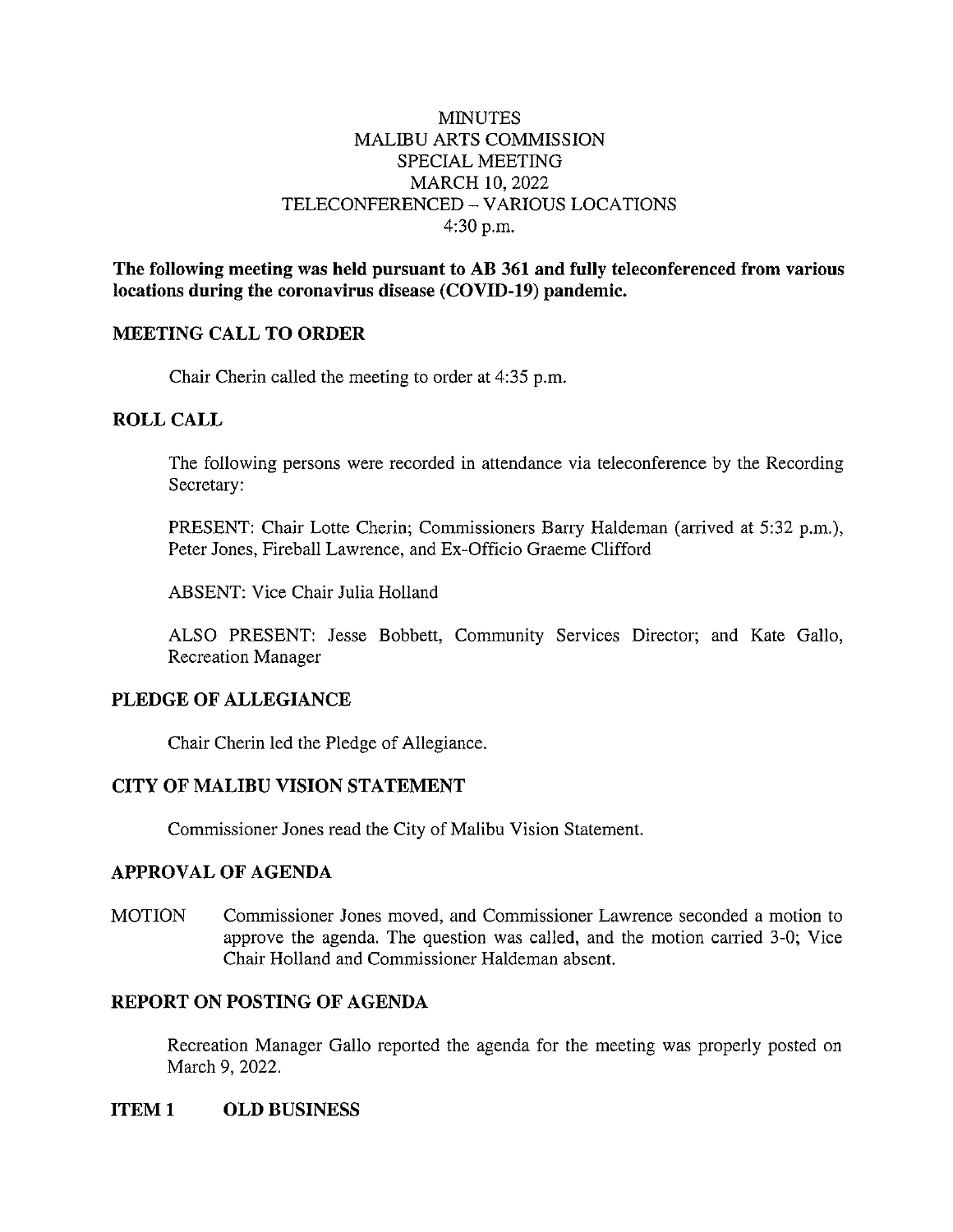### A. Malibu Performing Arts Center

Recommended Action: Discuss ideas for a performing arts center in Malibu.

Chair Cherin stated she reviewed the Commissioner's performing arts center vision statements and found many commonalities.

In response to Chair Cherin, Ex-Officio Clifford stated the Ioki property would be the best location for a performing arts center.

Commissioner Jones and Commissioner Lawrence indicated agreement with Ex-Officio Clifford.

Commissioner Lawrence stated if an outdoor venue was built, it should face Pacific Coast Highway to mitigate potential sound issues.

Ex-Officio Clifford stated the Commission should consider time restrictions to mitigate potential sound issues related to any outdoor venue.

Commissioner Lawrence requested Commissioners create a list of experiences they want included with a performing arts center to determine the appropriate size of a facility.

Ex-Officio Clifford indicated agreement with Commissioner Lawrence.

In response to Ex-Officio Clifford, Community Services Director Bobbett stated funding may be available through donations and grants, but staff would need to review specific grant opportunities as they arise to determine eligibility.

John Johannessen stated he knew potential donors who would contribute to the Malibu Performing Arts Center. He stated there was enough space on the Ioki property for a large performing arts center to accommodate 250-500 people. He suggested reviewing the previously proposed Sycamore Village project on the Ioki property for inspiration.

Chair Cherin recapped Mr. Johannessen' s suggestion and stated she would forward Mr. Johannesen's email to staff for Commissioners to schedule a time to view a model of the Sycamore Village project.

In response to Ex-Officio Clifford, Commissioner Lawrence stated the focus of the meeting was to review the commonalities between the vision statements submitted and identify the experiences to be included.

Ex-Officio Clifford stated the Commission should decide which amenities should be included in a performing arts center and suggested a theater, cinema, black box experimental space, art gallery, dance studio, and recording studio. He stated that the performing arts center should accommodate every form of art.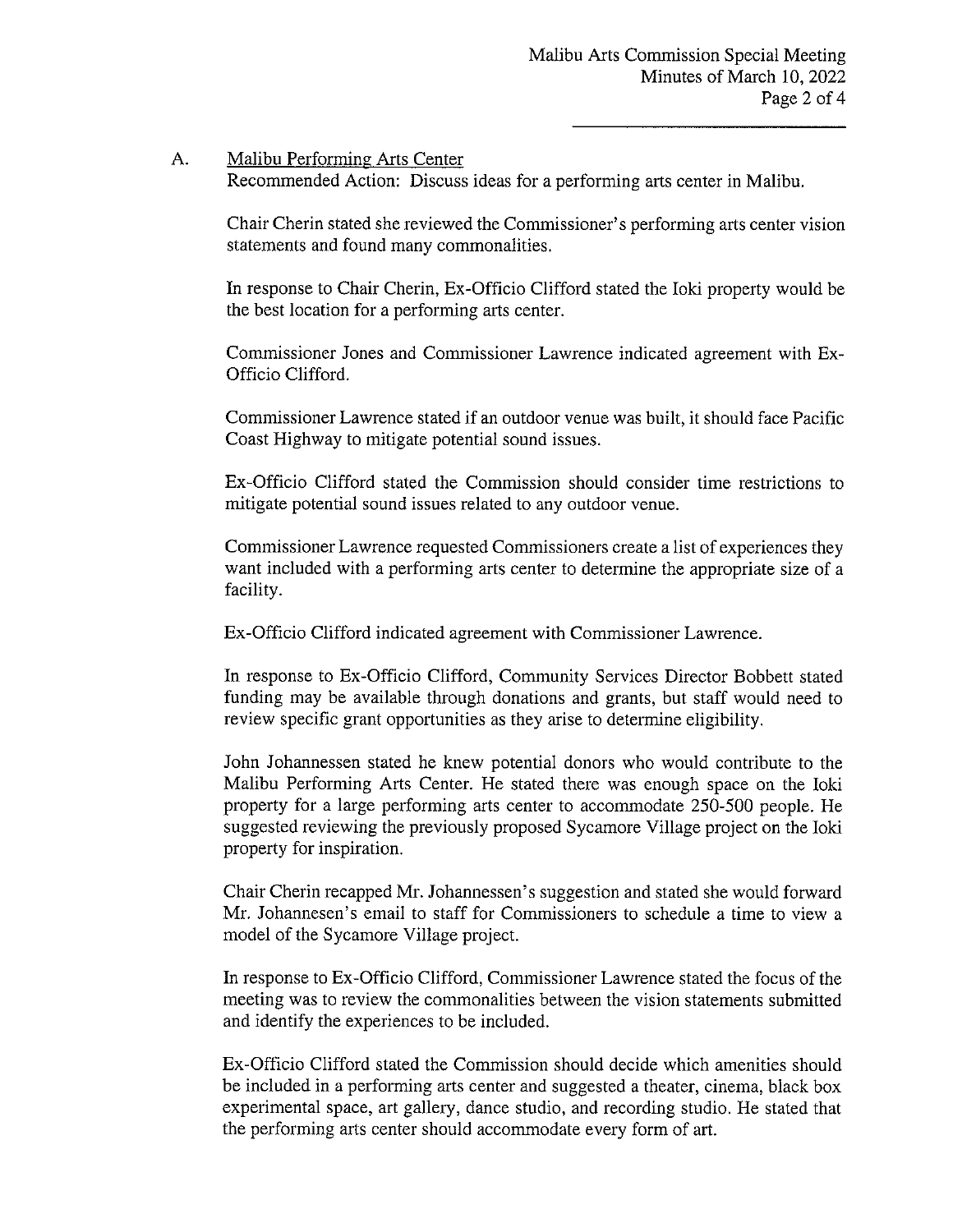Chair Cherin indicated agreement with Ex-Officio Clifford and suggested also including a studio space for an artist in residence program.

Commissioner Lawrence stated it would be easier to state what should not be included rather than what should be included.

At 5:32 p.m., Commissioner Haldeman joined the meeting and Commissioner Lawrence left the meeting.

In response to Commissioner Jones, Ex-Officio Clifford stated it was important to solicit feedback from the community regarding a performing arts center and recommended the Commission conduct a community survey.

In response to Commissioner Haldeman, Ex-Officio Clifford stated the Smothers Theater at Pepperdine University could be rented, but availability of the venue was limited.

Commissioner Haldeman indicated agreement with Ex-Officio Clifford on creating a community survey and suggested holding a community meeting.

Ex-Officio Clifford suggested conducting the community survey before holding a community meeting.

Commissioner Jones indicated agreement with Ex-Officio Clifford regarding a community survey and compiling data related to what the community wants. He stated the Commission should compile recommended questions for the community survey.

Commissioner Haldeman stated it was important to create a concept of what should be done rather than just compiling data.

In response to Commissioner Haldeman, Community Services Director Bobbett stated staff would need the Commission to provide clear questions for the community survey.

Commissioner Jones stated professional acts, artists, and musicians would be an important component of a performing arts center if it were similar to the Smothers Theater at Pepperdine University.

Commissioner Haldeman and Ex-Officio Clifford indicated agreement with Commissioner Jones.

In response to Chair Cherin, Community Services Director Bobbett stated there were various fees to rent the City Hall Theater and the rental fee was dependent on the number of hours the facility would be used.